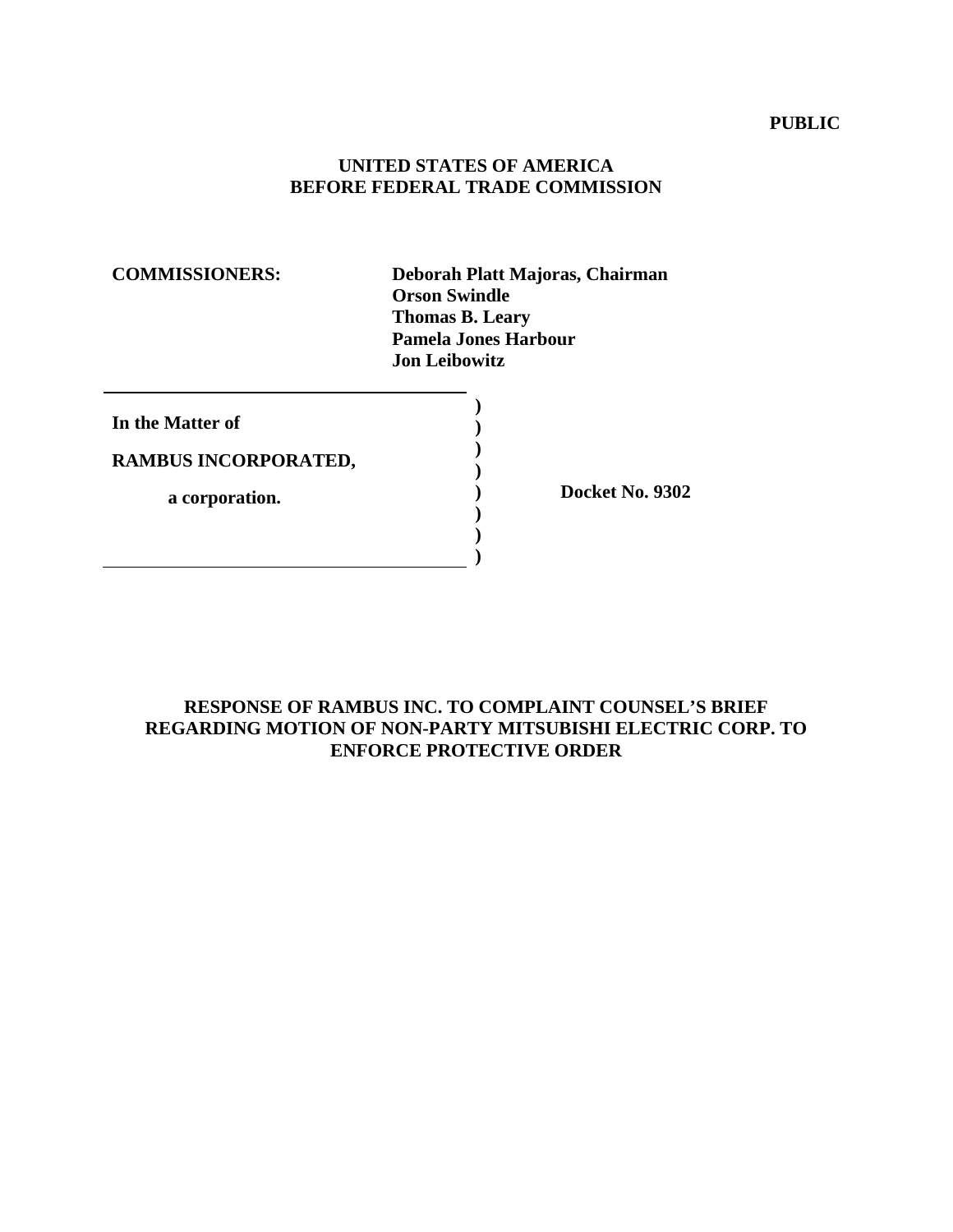## **INTRODUCTION**

Complaint Counsel's brief, filed in response to the Commission's invitation, raises a few new arguments that Rambus has not previously had the opportunity to address. In addition, Complaint Counsel's brief misstates or incompletely describes certain potentially pertinent facts, which is not surprising since many of these facts are not within Complaint Counsel's personal knowledge. Rambus thus seeks to respond to the new arguments raised by Complaint Counsel and to correct portions of the factual record as they relate to non-party Mitsubishi Electric Corp.'s motion to enforce protective order.

As explained further below, the following potentially pertinent facts were either omitted from Complaint Counsel's brief or not accurately described:

• Rambus understood that Mitsubishi Electric Corp. (Mitsubishi Japan) was voluntarily providing documents to Rambus, not in response to a subpoena or in connection with this proceeding, but simply in response to a letter request, and that Mitsubishi Japan did not expect that its documents would be maintained in confidence, including because of the following facts: (a) Rambus served a subpoena on Mitsubishi Electric & Electronics USA, Inc. ("MEUS"); (b) MEUS, represented by Bingham & McCutchen LLP, produced certain documents which it stamped in accordance with the Protective Order, but refused to produce any documents from its parent, Mitsubishi Japan; (c) after MEUS was ordered to produce documents from its Japanese parent, (Order Denying motion of Mitsubishi Electric & Electronics USA, Inc. to Quash Subpoena or in the Alternative for Protective Order (11/12/2002)), Rambus's counsel was contacted by lawyers from another firm, Jenner & Block, LLC, which said it was separately representing Mitsubishi Japan; (d) these attorneys said that Mitsubishi Japan would voluntarily provide documents to Rambus, but would not be producing the documents in response to the subpoena served on its subsidiary, MEUS; (e) while each of the documents produced by MEUS was stamped in accordance with the Protective Order in this case (*see, e.g.,* Exhibit RX-1157, included in the Appendix of Exhibits filed herewith at Tab A); (f) none of the documents voluntarily provided by Mitsubishi Japan were so stamped (*see, e.g.,*  Exhibits RX-0416A, RX-0885A, RX-2211 and RX-2213A, included in the Appendix at Tab B<sup> $\left($ </sup>; (g) Rambus and Complaint Counsel each gave notice to MEUS of their intention to use during the hearing certain documents that MEUS had produced and

<sup>&</sup>lt;sup>1</sup> The Exhibits with the suffix A consist of a translation of the Mitsubishi Japan document from Japanese into English, followed by the original document in Japanese.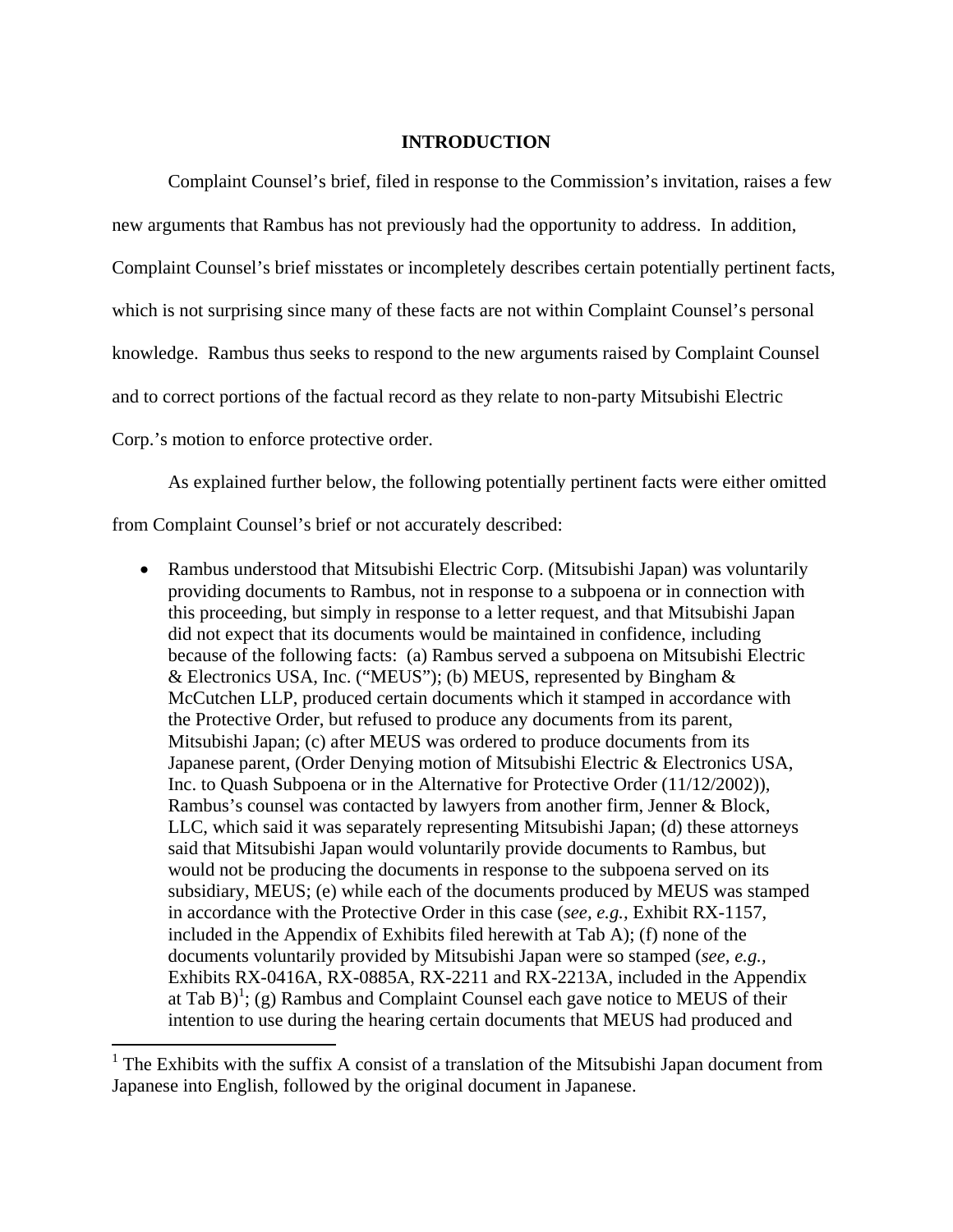had designated as "Confidential"; (h) neither Rambus nor Complaint Counsel gave notice to Mitsubishi Japan of their intention to use during the hearing documents voluntarily provided by Mitsubishi Japan; (i) during the hearing several documents voluntarily provided by Mitsubishi Japan were admitted in evidence (*see, e.g.,*  Appendix at Tabs B and G); (j) at no time did any counsel suggest that any of these Exhibits could not be used at the hearing because prior notice had not been given; and (k) at no time did any counsel suggest that any of these Exhibits contained confidential information that should be protected under the terms of the Protective Order.

- With two exceptions discussed below, the only Mitsubishi Japan documents used by Rambus outside of this proceeding were ones admitted in evidence in this proceeding. Documents admitted in evidence in this proceeding, other than those afforded *in camera* treatment, are publicly available and are not entitled to any confidentiality protection. None of the Mitsubishi Japan documents were afforded *in camera* treatment.
- Once counsel for Mitsubishi Japan asserted confidentiality concerns regarding the use of Mitsubishi Japan documents in other litigation, counsel for Rambus subpoenaed those documents from Jenner & Block, LLC. Jenner & Block refused to produce the subpoenaed documents and Rambus filed a motion to compel production. This motion was granted on May 26, 2004, by Magistrate Judge William J. Hibbler of the United States District Court for the Northern District of Illinois. (A copy of Magistrate Judge Hibbler's Order is included in the Appendix at Tab C.) As a result of this Order, Rambus is free to use the Mitsubishi Japan documents in the *Infineon*  case, subject to the terms of the Protective Order in that case. Subsequently, Jenner & Block agreed that the Mitsubishi Japan documents could be used in the *Hynix* and *Micron* cases, subject to the Protective Order in effect in each case.

These facts establish that Rambus acted reasonably in treating the documents Mitsubishi

Japan voluntarily provided to it as not being subject to the Protective Order. These facts also make plain that neither Rambus, nor Complaint Counsel, ever had reason to think that these documents contained Confidential Discovery Material. Finally, these facts demonstrate that Rambus has not used the Mitsubishi Japan documents in ways that are inconsistent with the terms of the Protective Order, assuming it does apply to the Mitsubishi Japan documents, but obtained the right to use these documents in other proceedings by subpoenaing the documents.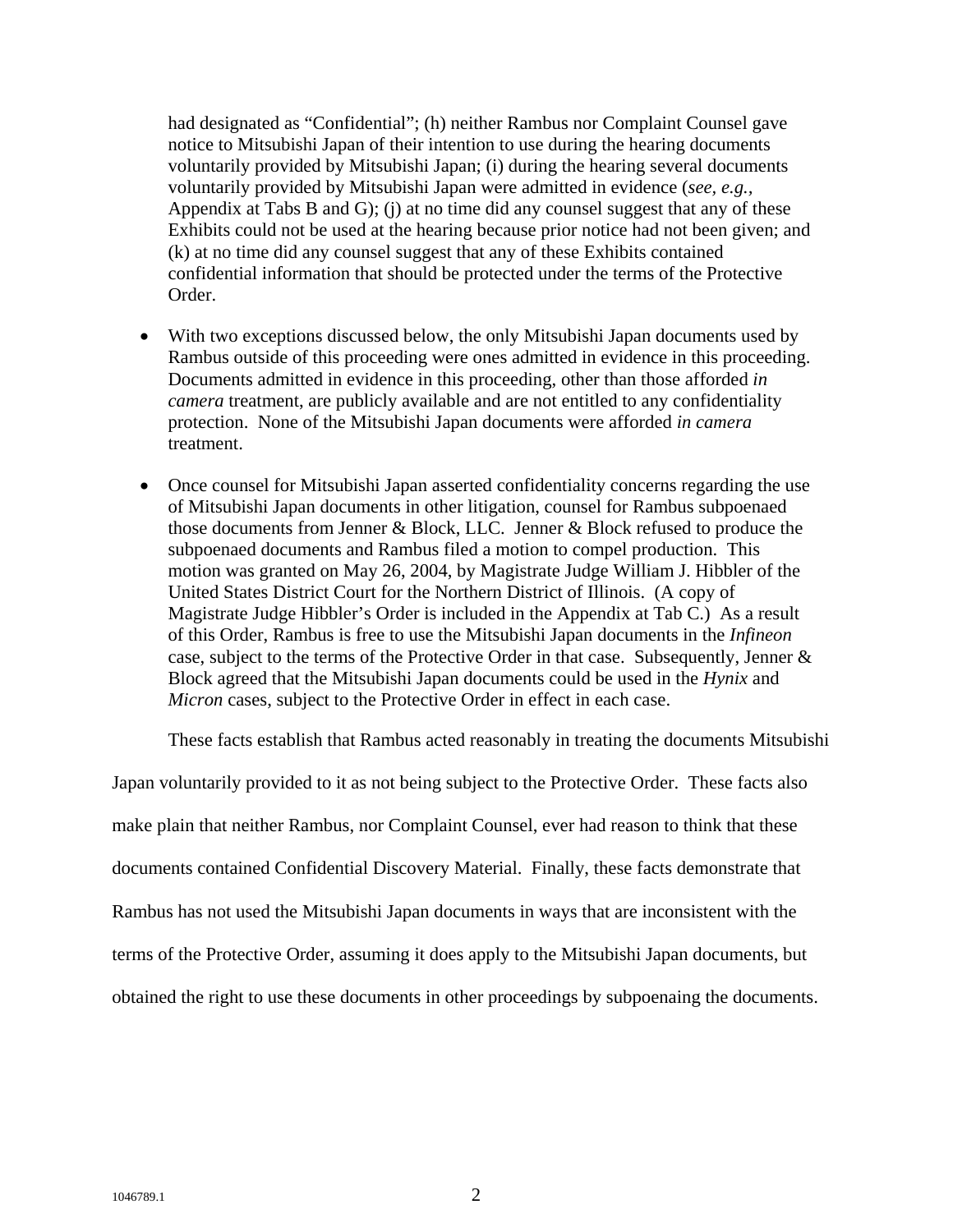# **BACKGROUND**

# **I. Chronology Of Events Leading Up To Use Of Mitsubishi Japan Documents At The Hearing.**

It may be useful for the Commission to have a brief chronology of the pertinent events

leading up to the use of certain Mitsubishi Japan documents at the hearing in this matter.

- October 3, 2002: Rambus served a subpoena duces tecum on the agent for service of process for Mitsubishi Electric & Electronics USA, Inc.
- A lengthy meet-and-confer was held between counsel for Rambus and counsel for MEUS on October 21, 2002. This discussion was memorialized in part in a letter from counsel for MEUS dated October 23, 2002. (A true and correct copy of this letter is included in the Appendix at Tab D.)
- On October 28, 2002, MEUS filed a motion to quash subpoena.
- On November 12, 2002, Judge Timony denied MEUS' motion.
- On November 18, 2002, Judge Timony issued an opinion supporting his November 12, 2002 Order.
- On November 18, 2002, MEUS filed an interlocutory appeal from Judge Timony's Order.
- On November 26, 2002, Judge Timony denied MEUS' request for interlocutory appeal.
- Although Judge Timony ordered MEUS to comply with the subpoena by no later than November 22, 2002, as of December 20, 2002, MEUS still had not done so. On December 23, 2002, Rambus filed a motion to compel MEUS to comply with Judge Timony's November 12, 2002 Order.
- On December 30, 2002, MEUS filed papers in opposition to Rambus's motion to compel. In these papers, MEUS stated, *inter alia*, that MEUS had no legal right to demand documents from Mitsubishi Japan, that Mitsubishi Japan was refusing to provide the documents to MEUS, and that MEUS was therefore "unable to obtain and produce" documents in the possession of Mitsubishi Japan. *See* Non-Party Mitsubishi Electric & Electronics USA, Inc.'s Opposition To Respondent Rambus Inc.'s Motion To Compel, filed December 30, 2002 at 3-4.
- In January 2003, counsel for Mitsubishi Japan, Jenner & Block, contacted Rambus's counsel in order to explain that Mitsubishi Japan was not subject to the subpoena served on MEUS and was not obligated to produce any documents to Rambus. Ultimately, as outlined in the Declaration of Steven M. Perry In Opposition To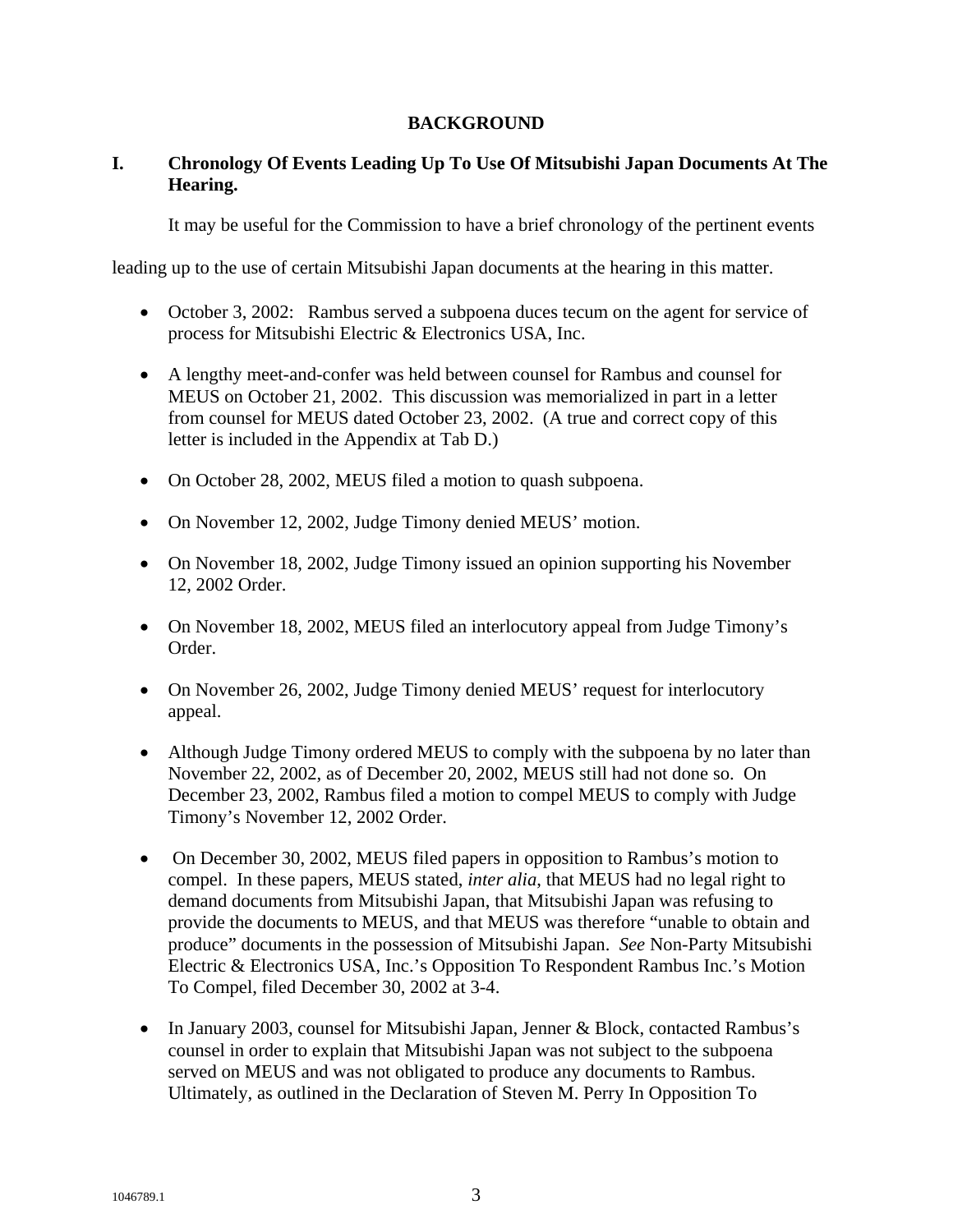Motion Of Non-Party Mitsubishi Electric Corporation To Enforce Protective Order (hereinafter "Perry Decl."), filed April 19, 2004, Mitsubishi Japan's counsel offered to have Mitsubishi Japan voluntarily produce certain documents, not in response to the subpoena served on MEUS, but in response to Mr. Perry's letter request.

- On February 10, 2003, Rambus gave notice to MEUS, pursuant to 16 C.F.R. § 3.45, of Rambus's intention to use certain materials produced by MEUS during the hearing in this matter. (A true and correct copy of this notice is included in the Appendix at Tab E.) Complaint Counsel were served with this notice. On April 1, 2003, Complaint Counsel gave notice of their intention to use certain materials produced by MEUS during the hearing in this matter. (A true and correct copy of Complaint Counsel's notice is included in the Appendix at Tab F.) Notice was required under the Commission's rules to be given for any documents for which confidential treatment had been claimed by the producing party. Neither Rambus nor Complaint Counsel gave notice to Mitsubishi Japan of an intention to use at the hearing materials that had been provided by Mitsubishi Japan.
- Rambus included a number of Mitsubishi Japan documents on its exhibit list in this matter. That exhibit list was served on Complaint Counsel on April 3, 2003.
- On May 6, 2003, Complaint Counsel stipulated to the admission of certain documents that Mitsubishi Japan had voluntarily provided to Rambus. These exhibits were formally admitted on May 21, 2003, and they thereupon became part of the public record in this matter.
- At no time did Complaint Counsel object that the materials voluntarily provided by Mitsubishi Japan should be treated as Confidential Discovery Material, that notice of the use of these materials was required to be given to Mitsubishi Japan, or that these materials should not become part of the public record.

As a result of the foregoing events, various documents provided by Mitsubishi Japan

were admitted in evidence during the hearing in this matter. (A complete list of the Mitsubishi

Japan documents that were admitted in evidence is included in the Appendix at Tab G.) *In* 

*camera* treatment was not requested for, or given to, any of these Mitsubishi Japan documents.

Thus, these documents became part of the public record and now can be used in any proceeding

without restriction.

## **II. Rambus's Use Of Mitsubishi Japan's Documents In Other Proceedings.**

In connection with patent proceedings in Europe, Rambus did make evidentiary use of

certain of the documents provided by Mitsubishi Japan. The first such use of any of the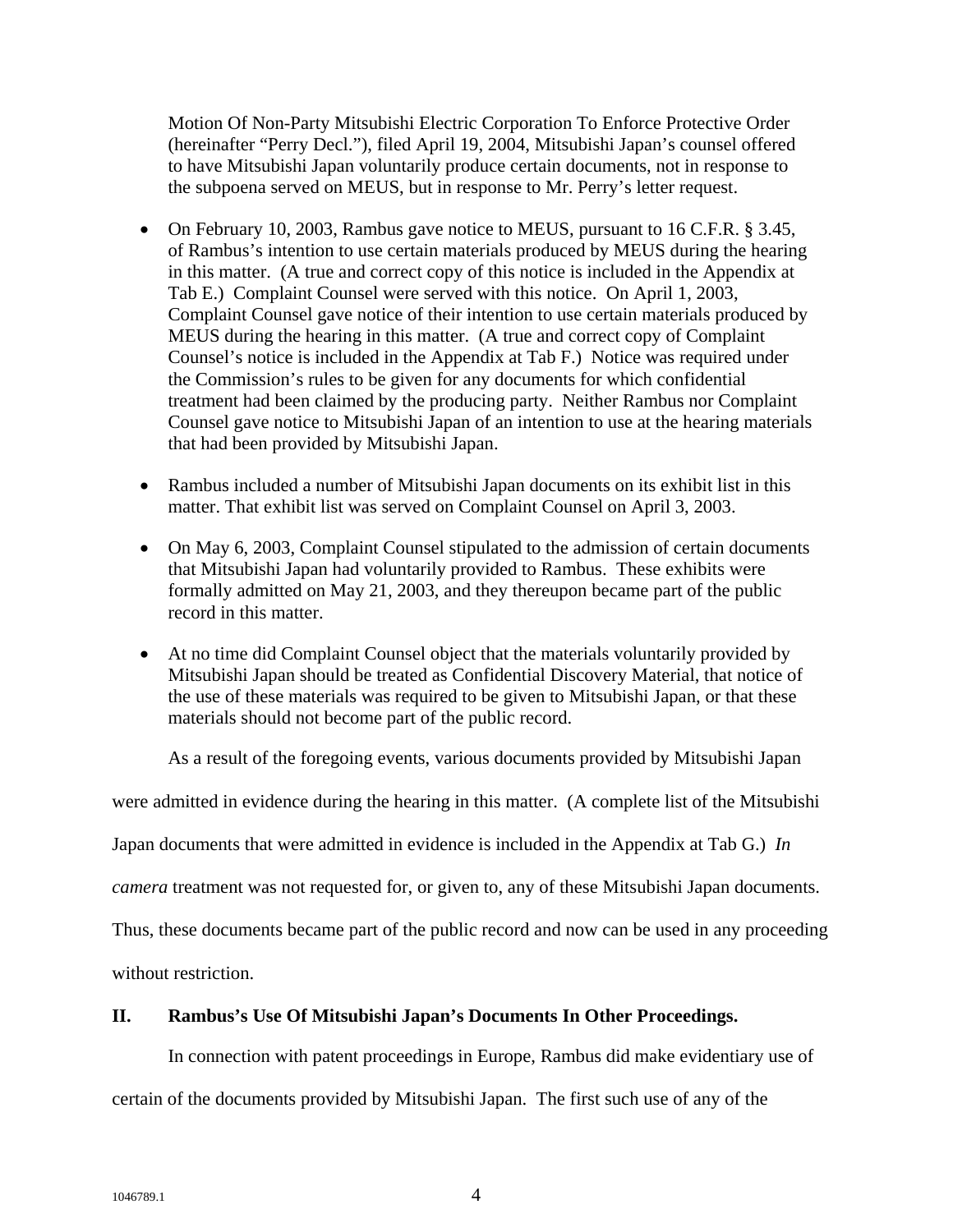Mitsubishi Japan documents occurred in late March or early April 2003. Each of the Mitsubishi Japan documents that was used in the European proceedings later was admitted into evidence in this hearing.

On February 27, 2004, in connection with the ongoing *Infineon* litigation, Rambus served a subpoena on MEUS seeking to authenticate certain documents for use in that litigation. (A true and correct copy of this subpoena (without attachments) is included in the Appendix at Tab H.) All but two of the documents attached to this subpoena had been admitted at the hearing in this matter. The two exceptions were one page of the document attached to the subpoena at Tab 34 (MEC 3001714) and the document attached at Tab 39 (MEC 403332-334). During April 2004, counsel for Rambus and counsel for Mitsubishi Japan continued to discuss (and disagree) on whether these two documents could be used by Rambus in the *Infineon* case. On April 8, 2004, Mitsubishi Japan filed its Motion To Enforce Protective Order, which is now before the Commission.

On the same day, in order to clarify its rights to use the Mitsubishi Japan documents in other litigation, Rambus caused a subpoena to be served on Jenner & Block in connection with the *Infineon* case that required production of all of the Mitsubishi Japan documents that Jenner & Block previously had voluntarily provided to Rambus's counsel. Jenner & Block resisted this subpoena and Rambus was forced to file a motion to compel. That motion to compel was granted. *See* Appendix at Tab C. Rambus thus was authorized to use all of the Mitsubishi Japan documents in the *Infineon* case. Rambus also caused subpoenas to be served on Jenner & Block in connection with the *Micron* and *Hynix* cases. In response, Jenner & Block agreed that Rambus could use the Mitsubishi Japan documents in those cases, as well, under the terms of the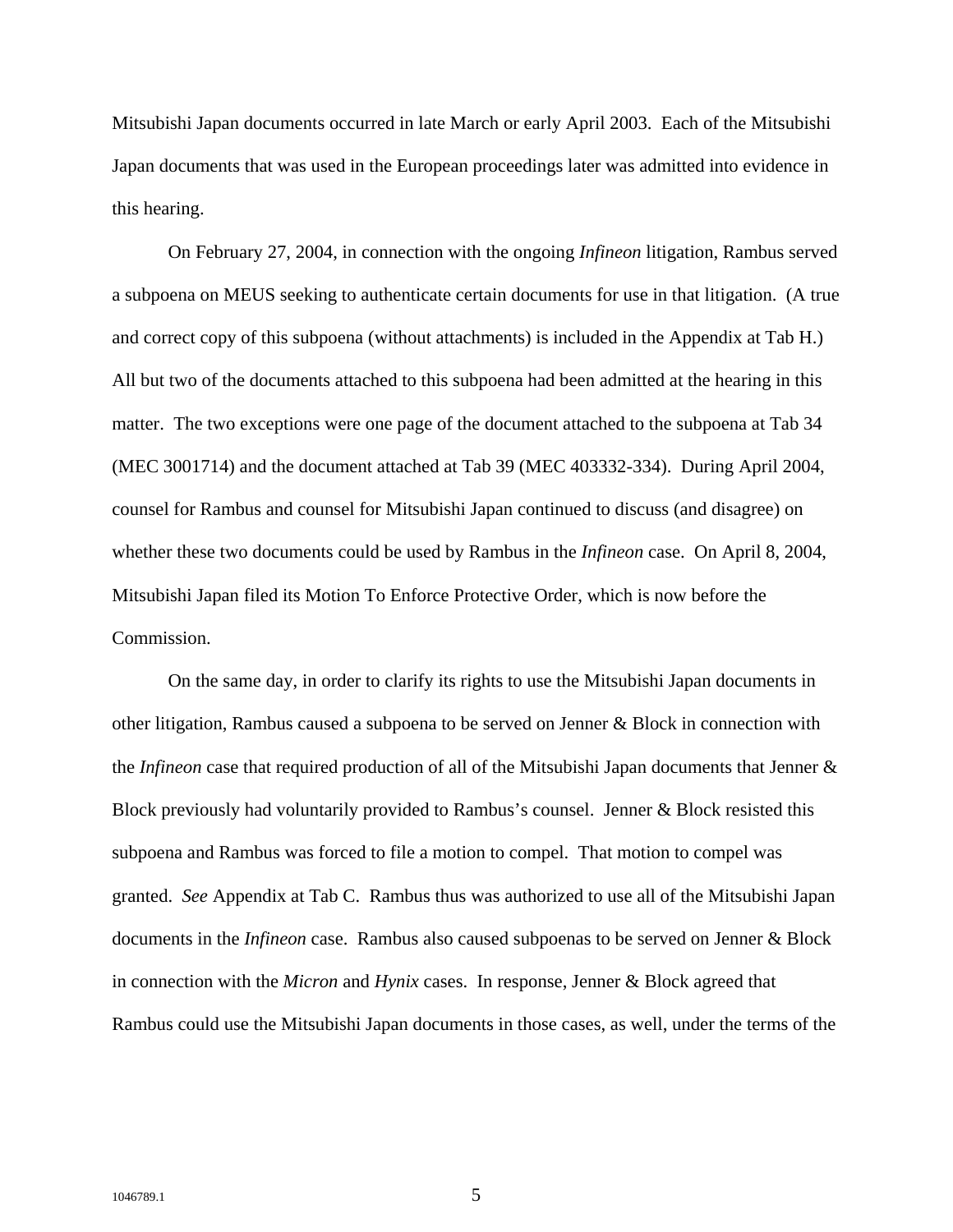Protective Orders issued in those cases. (A true and correct copy of Jenner & Block's letter to this effect is included in the Appendix at Tab I.)

#### **ARGUMENT**

# **I. It Was Reasonable For Rambus To Consider The Mitsubishi Japan Documents To Have Been Produced Voluntarily And Outside The Scope Of The Protective Order In This Proceeding.**

In its Opposition to Motion of Non-Party Mitsubishi Electric Corporation to Enforce Protective Order, filed April 19, 2004, Rambus explained the basis for its position that the documents voluntarily provided to it by Mitsubishi Japan were provided outside the discovery process in this proceeding and thus were not subject to the Protective Order. Rambus will not repeat what it said in that brief. Rather, Rambus responds only to the new arguments presented by Complaint Counsel.

As Complaint Counsel note, the Protective Order applies to documents obtained "purusant to compulsory process or voluntarily in lieu thereof." The Mitsubishi Japan documents were not obtained purusant to compulsory process. MEUS was obligated by compulsory process to produce the Mitsubishi Japan documents to Rambus, but it refused to do so. Neither MEUS nor its attorneys, Bingham & McCutchen LLP, produced any Mitsubishi Japan documents to Rambus. Rather, Mitsubishi Japan, through its attorneys, Jenner & Block, voluntarily provided documents to Rambus. *See, e.g.,* Mr. Harris' February 18, 2003 letter to Mr. Perry, Perry Decl., Ex. B ("I am shipping to you under separate cover documents voluntarily produced by Mitsubishi Electric Corporation [Mitsubishi Japan] in response to your letter request.") Mitsubishi Japan was never subpoenaed by Rambus and its counsel continually asserted that Mitsubishi Japan was not subject to compulsory process issued by any U.S. tribunal. Moreover, since Mitsubishi Japan was not subpoenaed by Rambus, and since Rambus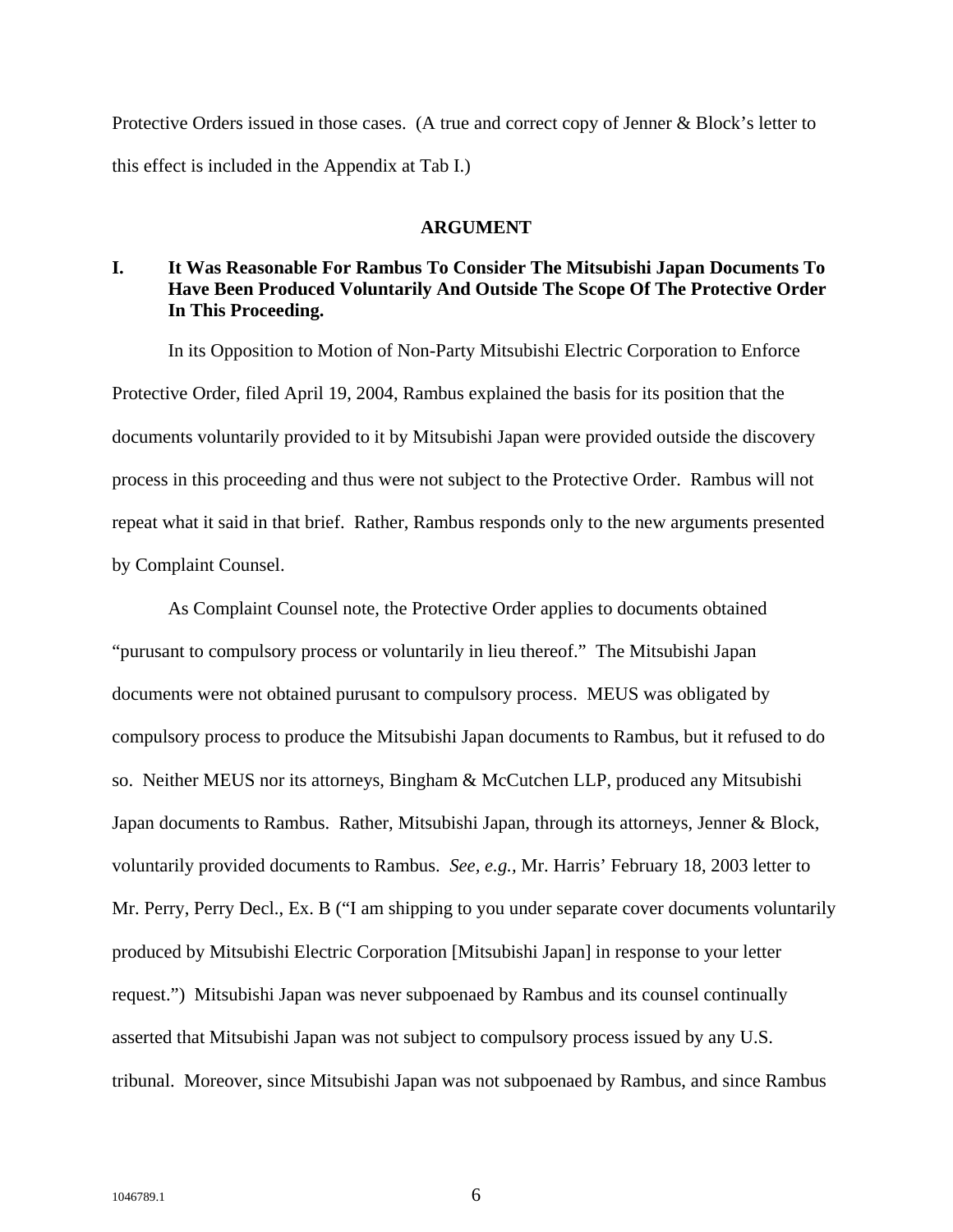never suggested that it could subpoena Mitsubishi Japan, Mitsubishi Japan was not providing documents in lieu of a subpoena directed to it.

The issue thus resolves itself into two questions: First, did Mitsubishi Japan provide documents in response to or in lieu of a subpoena to MEUS? Second, if the documents from Mitsubishi Japan were not provided in response to or in lieu of compulsory process, should they nonetheless have been treated as "Discovery Material" because they were obtained in connection with discovery in this matter?

As to the first question, MEUS refused to produce Mitsubishi Japan documents and adamantly took the position that it could not do so.<sup>2</sup> The fact that Mitsubishi Japan was represented by counsel separate and apart from the counsel representing MEUS emphasizes the independence of the two entities and supports Rambus's conclusion that documents voluntarily provided by Mitsubishi Japan should not be regarded as being provided either in response to or in lieu of a subpoena to MEUS.

That leads, then, to the second question. Were the Mitsubishi Japan documents obtained in connection with discovery in this matter? If every document voluntarily produced to a private party, or to Complaint Counsel, is to be treated as if it were produced in discovery, the consequences would be significant.<sup>3</sup> For instance, would counsel for private parties and Complaint Counsel need to turn over all such documents to the opposing party? Would any

 $\overline{a}$ 

 $2^2$  In a December 20, 2002 letter, MEUS' counsel advised that MEUS had "asked whether [Mitsubishi Japan] would provide responsive documents to MEUS for production to Rambus" and that Mitsubishi Japan responded that "it will not provide documents to MEUS that [it] maintains under its exclusive control in Japan." Exhibit F to the Declaration of John W. Calkins, filed on or about December 26, 2002.

 $3$  Some of these significant issues, including whether a broad construction of the term "Discovery" Material" would aid or hinder investigations undertaken by the Commission, prosecutions by *(Footnote continued)*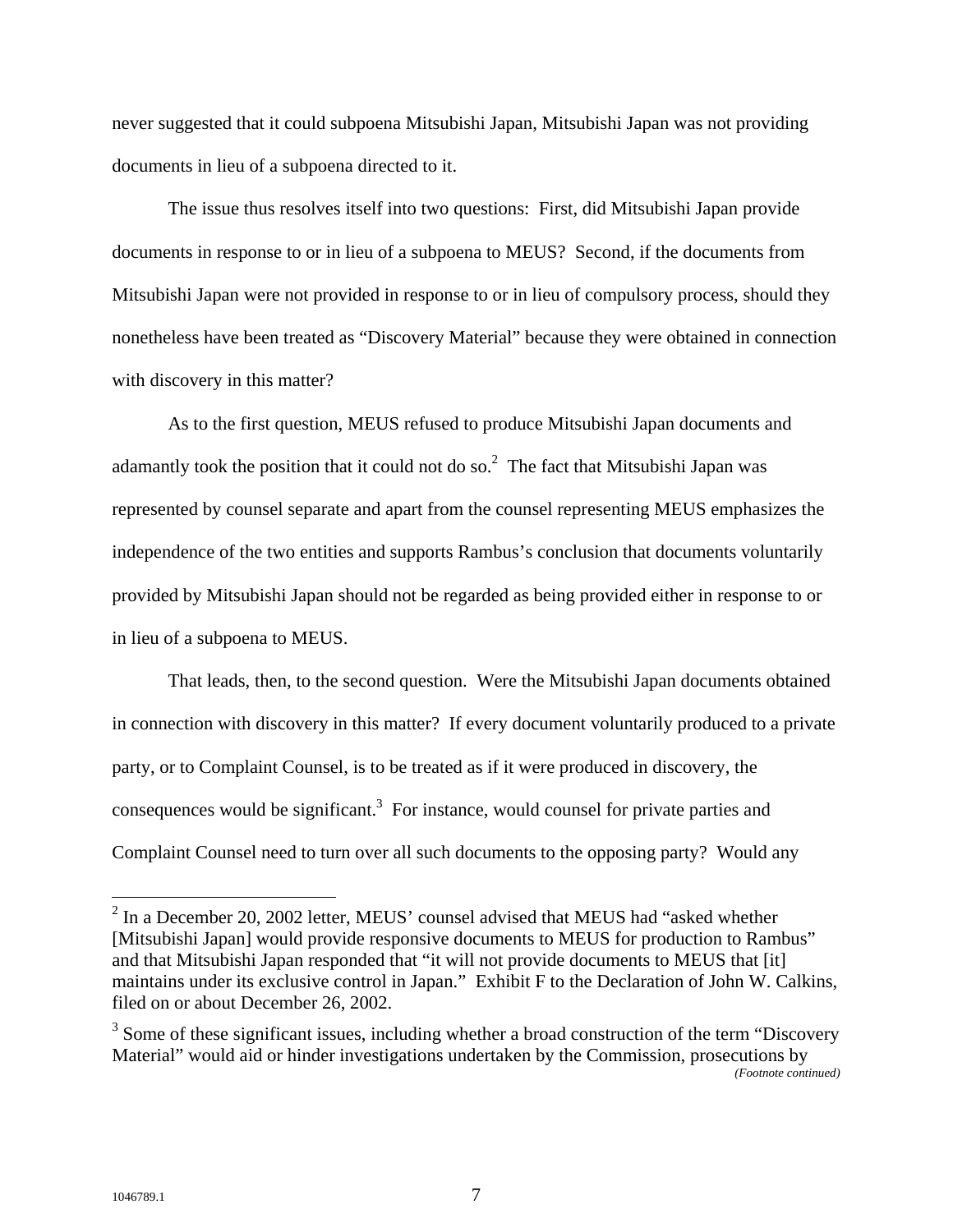work product or investigative privilege remain? Put differently, should all documents obtained in the course of an investigation or an adjudicatory proceeding be viewed as having been obtained in discovery and thus be required to be disclosed to the other side, as is the case with documents or information actually obtained in discovery? It was certainly the case in this particular proceeding that Complaint Counsel and Rambus's counsel obtained documents from third parties that were not shared with the other side. On some occasions this information was used in cross-examination, and disclosed then to the other side. On other occasions it was used affirmatively, and in these instances the information may have been first disclosed when it was placed on an exhibit list. On yet other occasions the information was not used during the trial, and thus was never disclosed to the other side. Complaint Counsel's endorsement of Mitsubishi Japan's very broad construction of the term "Discovery Material" would undermine long-settled privileges for counsel's work product and should be rejected.

# **II. The Mitsubishi Japan Documents Are Not Entitled To Be Treated As Confidential Discovery Materials.**

Complaint Counsel argue that Rambus should have decided, on its own, that the Mitsubishi Japan documents were "Confidential Discovery Materials." This position is unreasonable and unjustified. Every other third party, including MEUS, designated materials it considered confidential by using the appropriate legends set forth in the Protective Order. *See, e.g.,* document at Tab A (stamped "Confidential"). Rambus was entitled to rely on Mitsubishi Japan's very able counsel to do the same. When Mitsubishi Japan's counsel failed to designate the Mitsubishi Japan documents as confidential under the terms of the Protective Order, Rambus was entitled to conclude that no confidentiality protection was sought or required.

 $\overline{a}$ 

Complaint Counsel and the preparation of a Respondent's defense, appear to be ones on which the Commission invited comment in its October 4, 2004 Order.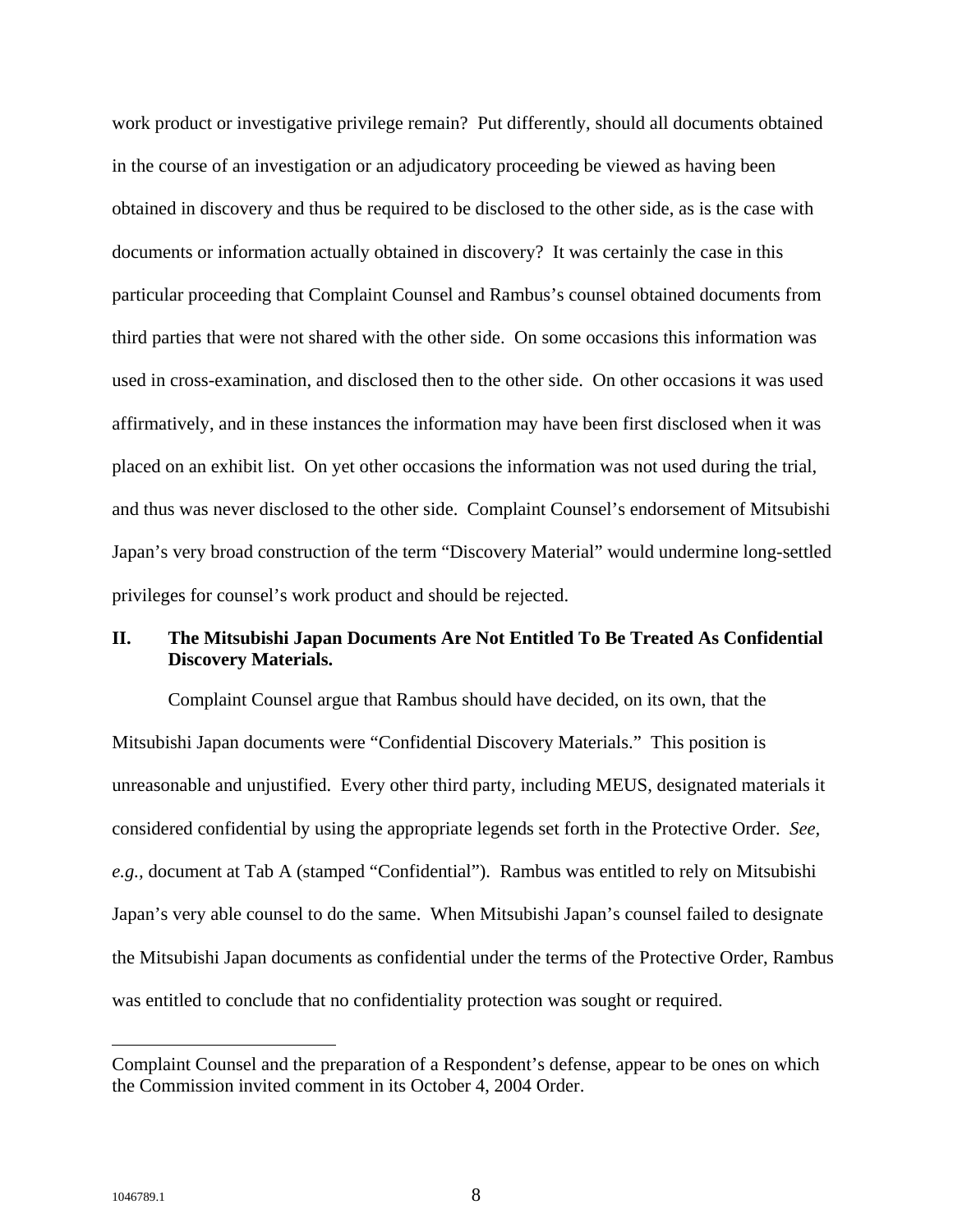Further, Complaint Counsel had access to the Mitsubishi Japan documents, yet Complaint Counsel at no time suggested that the documents needed to be treated as "Confidential Discovery Materials." Complaint Counsel knew, for instance, that Rambus included various of the Mitsubishi Japan documents on its exhibit list, both in Japanese and as translated into English, without having given any notice under 16 C.F.R.  $\S 3.45.^4$  Thus, Complaint Counsel knew that Rambus was not treating the documents as "Confidential Discovery Materials."

Finally, it is dispositive that even now Mitsubishi Japan does not request that the documents it provided to Rambus be treated as "Confidential Discovery Materials." Neither in its motion nor in its reply does Mitsubishi Japan ask for this relief.

Complaint Counsel's request that the Mitsubishi Japan documents be treated as "Confidential Discovery Material should be denied.

### **III. Rambus Has Treated The Mitsubishi Japan Documents Appropriately.**

As set forth above, Rambus reasonably understood that the Mitsubishi Japan documents voluntarily provided to it were not governed by the terms of the Protective Order. While proceeding under this understanding, and long before Mitsubishi Japan took a contrary position, Rambus used certain of the Mitsubishi Japan documents in connection with European patent cases. The documents it used were all later admitted into evidence in this proceeding, and thus are available without restriction to the general public, as well as to Rambus.

In connection with the *Infineon* case, Rambus sought to authenticate certain of the Mitsubishi Japan documents and to that end sought the testimony of a MEUS witness to do so.

1

 $4$  Notice under 16 C.F.R. § 3.45 would have been required if the documents were "Confidential" Discovery Material." Notice was not required for documents for which confidential treatment was not requested.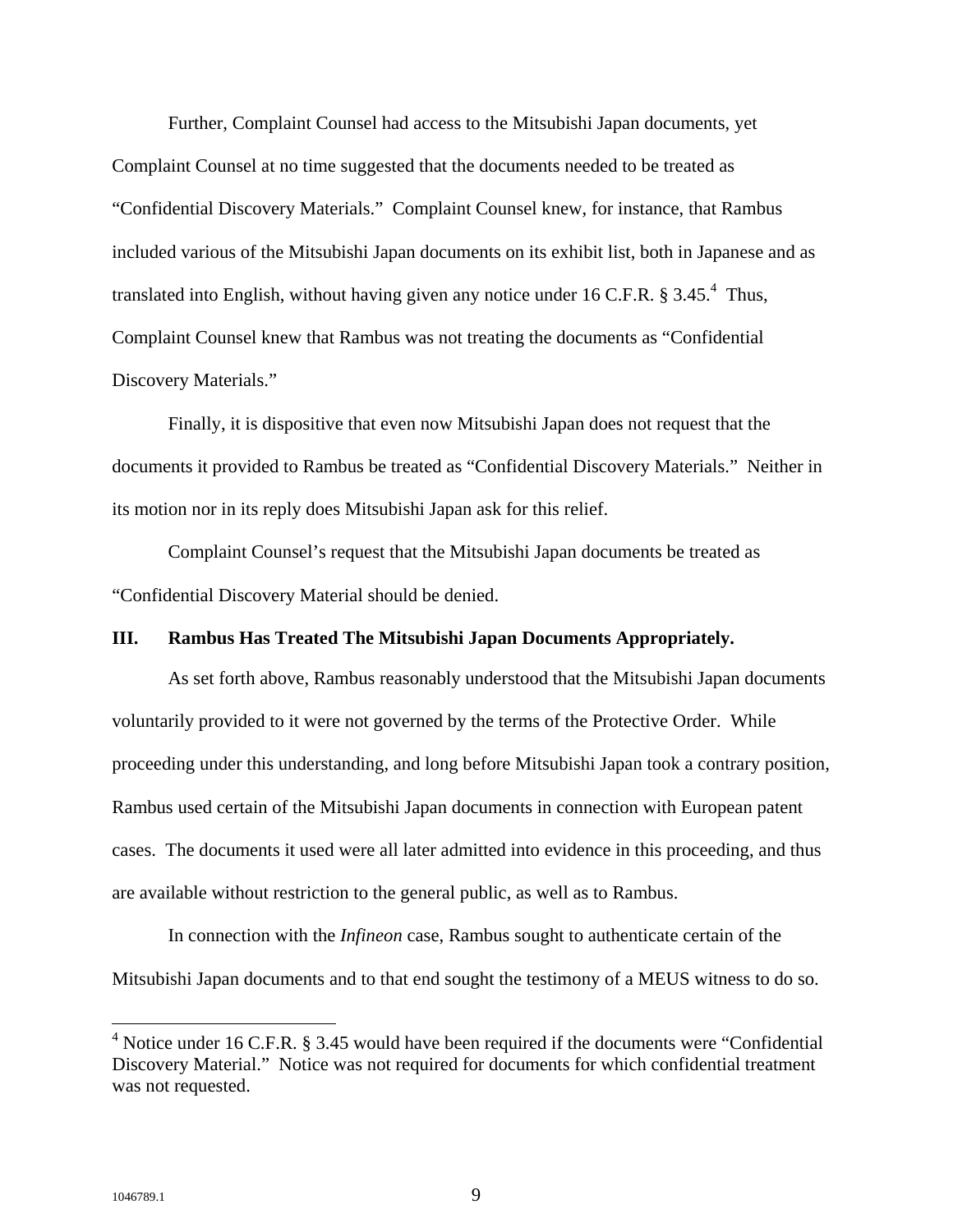In response to the subpoena, counsel for Mitsubishi Japan contended that Rambus was not permitted to make use of these documents in the *Infineon* case. At that point, Rambus made no further use of the documents. Instead, Rambus subpoenaed the documents from Jenner & Block, counsel for Mitsubishi Japan. After litigation in the United States District Court for the Northern District of Illinois, Rambus gained access to the Mitsubishi Japan documents for use in the *Infineon*, *Hynix* and *Micron* cases.

#### **IV. Mitsubishi Japan Has Not Suffered Any Injury**

With but two exceptions, Rambus has only used Mitsubishi Japan documents that were admitted in evidence in this proceeding. Documents admitted in evidence are available to the general public and thus can be used by Rambus (and others) in any legal proceeding without restriction.

The only use Rambus made of documents not admitted in evidence in this proceeding was to attach them to a subpoena served on MEUS. Thereafter, Rambus obtained copies of these two documents, and various other Mitsubishi Japan documents, by subpoenaing them from Jenner & Block. Rambus now has possession of all of the Mitsubishi Japan documents, including the two about which Mitsubishi Japan originally complained, and any further use of those documents will be governed by the protective orders in effect in the *Infineon*, *Hynix* and *Micron* actions.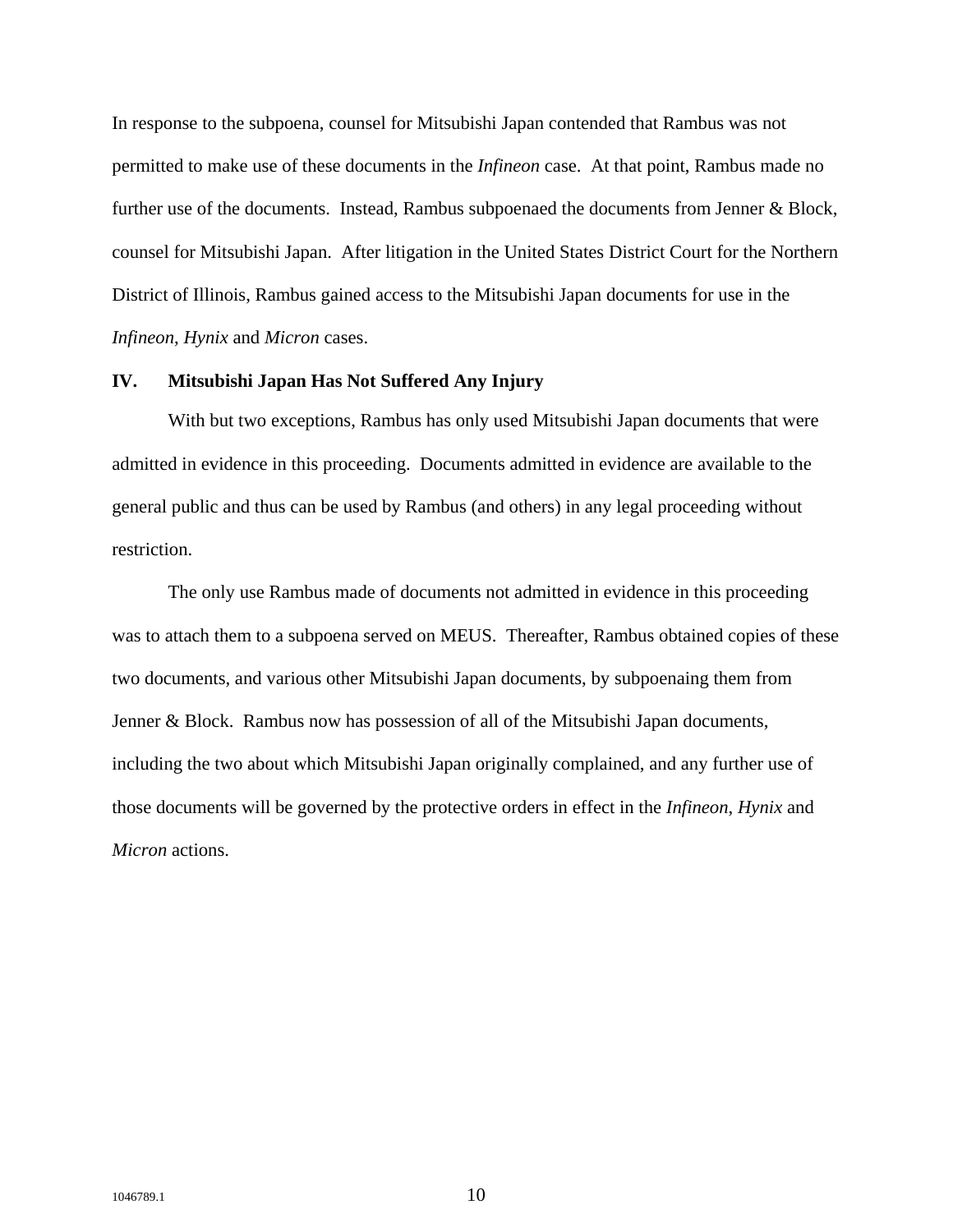### **CONCLUSION**

For these reasons, Rambus respectfully requests that the Motion Of Non-Party Mitsubishi

Electric Corporation To Enforce Protective Order be denied.

 $\overline{a}$ 

DATED: October 26, 2004

Gregory P. Stone Steven M. Perry Peter A. Detre MUNGER, TOLLES & OLSON LLP 355 South Grand Avenue, 35th Floor Los Angeles, California 90071-1560 (213) 683-9100

A. Douglas Melamed Kenneth A. Bamberger WILMER CUTLER PICKERING HALE AND DORR LLP 2445 M Street, N.W. Washington, D.C. 20037 (202) 663-6000

John M. Guaragna GRAY, CARY, WARE & FREIDENRICH LLP 1221 S. MoPac Expressway, Suite 400 Austin, Texas 78746 (512) 457-7000

Attorneys for Respondent, Appellee and Cross-Appellant Rambus Inc.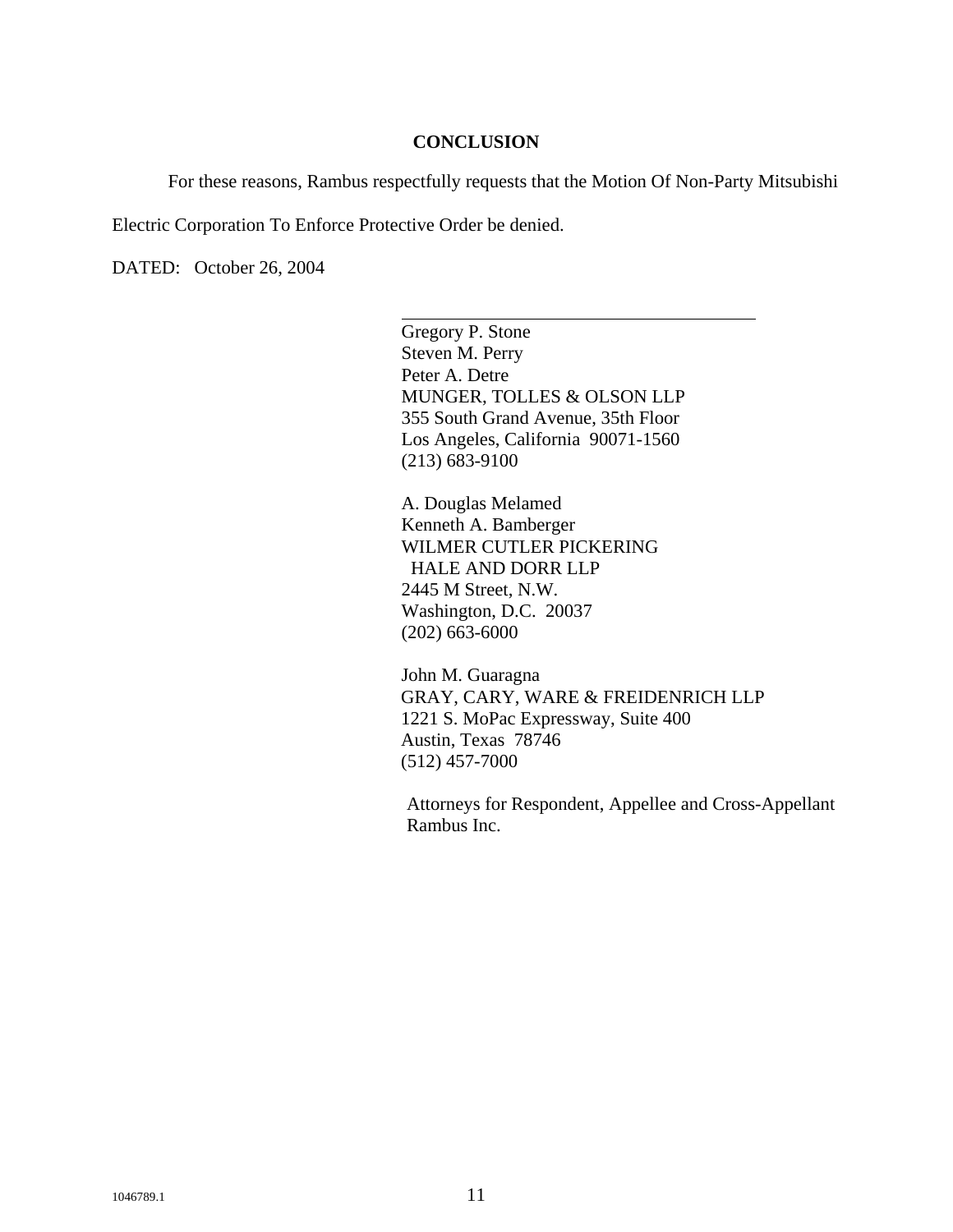## UNITED STATES OF AMERICA BEFORE THE FEDERAL TRADE COMMISSION

In the Matter of  $\qquad \qquad$  )

 $\overline{a}$ 

RAMBUS INCORPORATED, a corporation.

 $\overline{\phantom{a}}$ 

 $\hspace{1.5cm}$ ) and  $\hspace{1.5cm}$  and  $\hspace{1.5cm}$  and  $\hspace{1.5cm}$ 

) Docket No. 9302

# **CERTIFICATE OF SERVICE**

 I, Kenneth A. Bamberger, hereby certify that on October 26, 2004, I caused true and correct copies of the *Response of Rambus Inc. to Complaint Counsel's Brief Regarding Motion of Non-Party Mitsubishi Electric Corp. to Enforce Protective Order* and *Motion of Respondent Rambus Inc. For Leave to File a Response to Complaint Counsel's Brief Regarding Motion of Non-Party Mitsubishi Electric Corp. To Enforce Protective Order* to be served on the following persons by hand delivery:

Hon. Stephen J. McGuire Geoffrey Oliver, Esq. Chief Administrative Law Judge Assistant Director Federal Trade Commission Bureau of Competition Room H-112 Federal Trade Commission 600 Pennsylvania Avenue, N.W. 601 New Jersey Avenue, N.W. Washington, D.C. 20580 Washington, D.C. 20001

Donald S. Clark, Secretary Malcolm L. Catt, Esq. Federal Trade Commission Attorney Room H-159 Federal Trade Commission 600 Pennsylvania Avenue, N.W. 601 New Jersey Avenue, N.W. Washington, D.C. 20580 Washington, D.C. 20001

Kenneth A. Bamberger